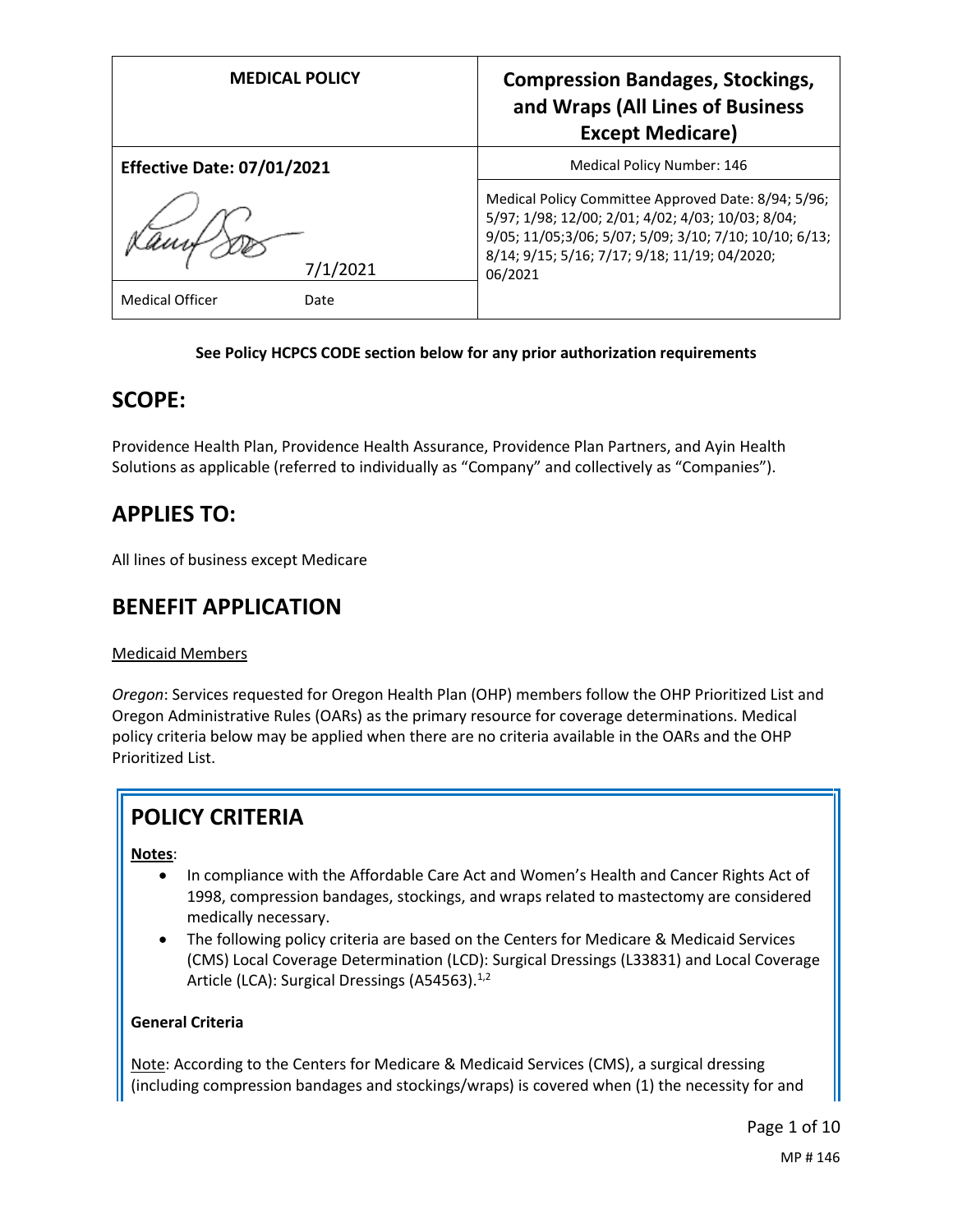definition of a qualifying wound is met and (2) the product meets the requirements to be classified as a surgical dressing. CMS utilizes the following criteria (I. and II.) to define both a qualifying wound and a qualifying surgical dressing.

- I. A qualifying wound is defined as either of the following:
	- A. A wound caused by, or treated by, a surgical procedure; **or**
	- B. A wound that requires debridement, regardless of the debridement technique.
- II. Products that are eligible to be classified as a surgical dressings include both:
	- A. Primary dressings Defined as therapeutic or protective coverings applied directly to wounds or lesions either on the skin or caused by an opening to the skin; **and**
	- B. Secondary dressings Defined as materials that serve a therapeutic or protective function and that are needed to secure a primary dressing.

### **Light Compression Bandage (A6448-A6450), Moderate/High Compression Bandage (A6451, A6452), Self-Adherent Bandage (A6453-A6455), Conforming Bandage (A6442-A6447), Padding Bandage (A6441)**

- III. Light compression bandages (A6448-A6450), self-adherent bandages (A6453-A6455), and padding bandages (A6441) may be considered **medically necessary and covered** when they are used to hold wound cover dressings in place over any wound type (i.e., as a secondary dressing over a qualified wound).
- IV. Moderate or high compression bandages (A6451, A6452), conforming bandages (A6442- A6447), self-adherent bandages (A6453-A6455), and padding bandages (A6441) may be considered **medically necessary and covered** when **both** of the following (A. and B.) criteria are met:
	- A. They are part of a multi-layer compression bandage system used in the treatment of a venous stasis ulcer; **and**
	- B. General criteria I. and II. above are met (i.e., they are used as a primary or secondary dressing over a wound that meets the statutory requirements for a qualifying wound [surgically created or modified, or debrided]).
- V. Compression bandages are considered **not medically necessary and are not covered** when criterion III. or IV. above is not met including, but not limited to, treatment of strains, sprains, edema, or situations other than as a dressing for a qualified wound.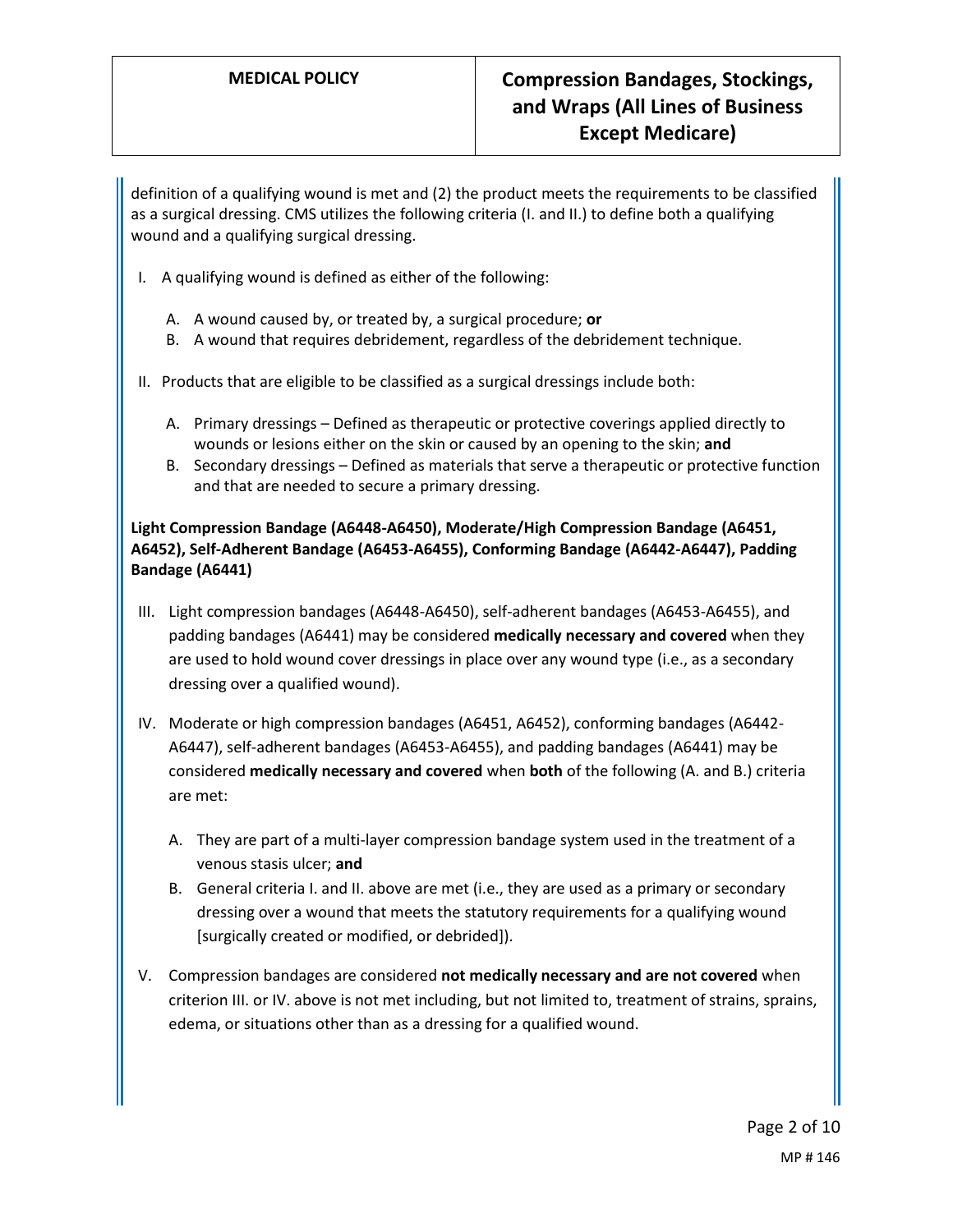### **Gradient Compression Stockings/Wraps (A6531, A6532, A6545)**

- VI. A gradient compression stocking (A6531 or A6532) or a non-elastic gradient compression wrap (A6545) may be considered **medically necessary and covered** when **both** of the following (A. and B.) criteria are met:
	- A. The stocking/wrap is used in the treatment of an open venous stasis ulcer; **and**
	- B. General criteria I. and II. above are met (i.e., they are used as a primary or secondary dressing over a wound that meets the statutory requirements for a qualifying wound [surgically created or modified, or debrided]).
- VII. Gradient compression stockings/wraps are considered **not medically necessary and are not covered** when criterion VI. above is not met including, but not limited to, treatment of the following conditions:
	- A. Venous insufficiency without stasis ulcers; **or**
	- B. Prevention of stasis ulcers; **or**
	- C. Prevention of the reoccurrence of stasis ulcers that have healed; **or**
	- D. Treatment of lymphedema in the absence of ulcers.

Note: Criterion VII.D. does not apply to compression stockings/wraps for the treatment of lymphedema of the arms due to mastectomy after breast cancer, which is considered medically necessary and covered.

### **Compression Burn Garments (A6501-A6513)**

- VIII. Compression burn garments (A6501-A6513) may be considered **medically necessary and covered** when they are used to reduce hypertrophic scarring and joint contractures following a burn injury.
- IX. Compression burn garments are considered **not medically necessary and are not covered** when criterion VIII. above is not met.

### **Quantity Limits**

X. Most compression bandages (A6441-A6447 and A6448-A6455) are reusable. Frequency of replacement would be **no more than one per week** unless they are part of a multi-layer compression bandage system.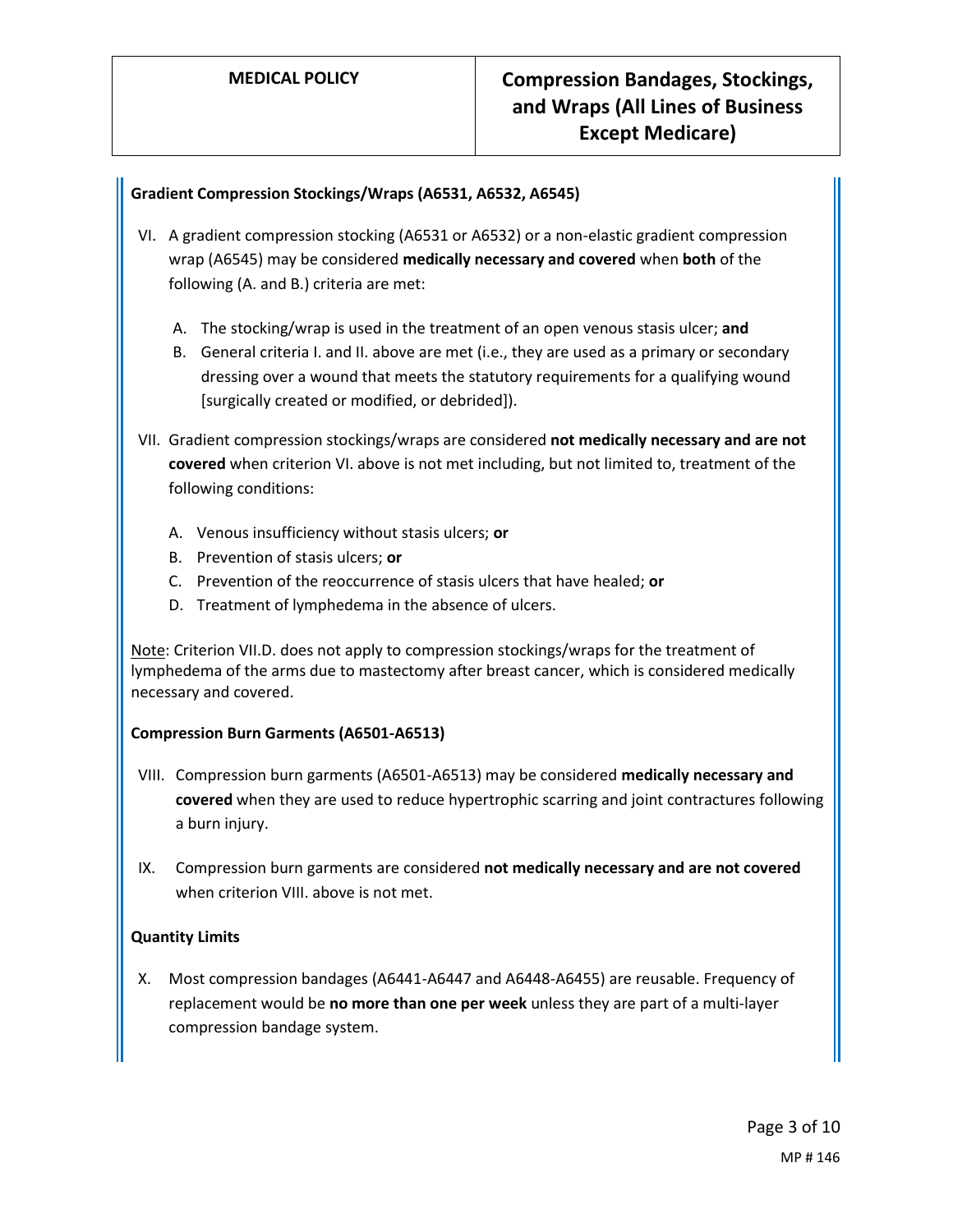XI. Utilization of a gradient compression wrap (A6545) is limited to **one per 6 months per leg**. Quantities exceeding this limit are considered not medically necessary and are not covered.

### **Non-Covered Compression Garments and Conditions**

- XII. The following compression items are considered **not medically necessary and are not covered** because Medicare has determined they do not meet the definition of a surgical dressing (criterion II. above):
	- A. Gradient compression stockings (A6530, A6533-A6541, A6544, A6549)
	- B. Surgical stockings (A4490, A4495, A4500, A4510)
	- C. Non-elastic binders for extremities (A4465)
- XIII. Compression bandages, stockings, or wraps for treatment of the following wounds are considered **not medically necessary and are not covered** because they do not meet the definition of a qualifying wound (not all-inclusive):
	- A. Drainage from a cutaneous fistula which has not been caused by or treated by a surgical procedure; **or**
	- B. A Stage I pressure ulcer; **or**
	- C. A first degree burn; **or**
	- D. Wounds caused by trauma which do not require surgical closure or debridement e.g., skin tear or abrasion; **or**
	- E. A venipuncture or arterial puncture site (e.g., blood sample) other than the site of an indwelling catheter or needle.

## **BILLING GUIDELINES**

When gradient compression stocking codes A6531 and A6532 or the gradient compression wrap code A6545 are used for an open venous stasis ulcer, the code must be billed with the AW modifier (but not an A1-A9 modifier). For this policy, codes A4450, A4452, A6531, A6532, and A6545 are the only codes for which the AW modifier may be used.

When multi-layer compression bandage systems are used for the treatment of a venous stasis ulcer, each component is billed using a specific code for the component - e.g., moderate or high compression bandages (A6451, A6452), conforming bandages (A6443, A6444), self-adherent bandages (A6454), padding bandages (A6441), zinc paste impregnated bandage (A6456).

For the compression stocking codes A6531 and A6532, one unit of service is generally for one stocking. However, if a manufacturer has a product consisting of two components that are designed to be worn simultaneously on the same leg, the two components must be billed as one claim line with one unit of service – e.g., a product that consists of an unzippered liner and a zippered stocking.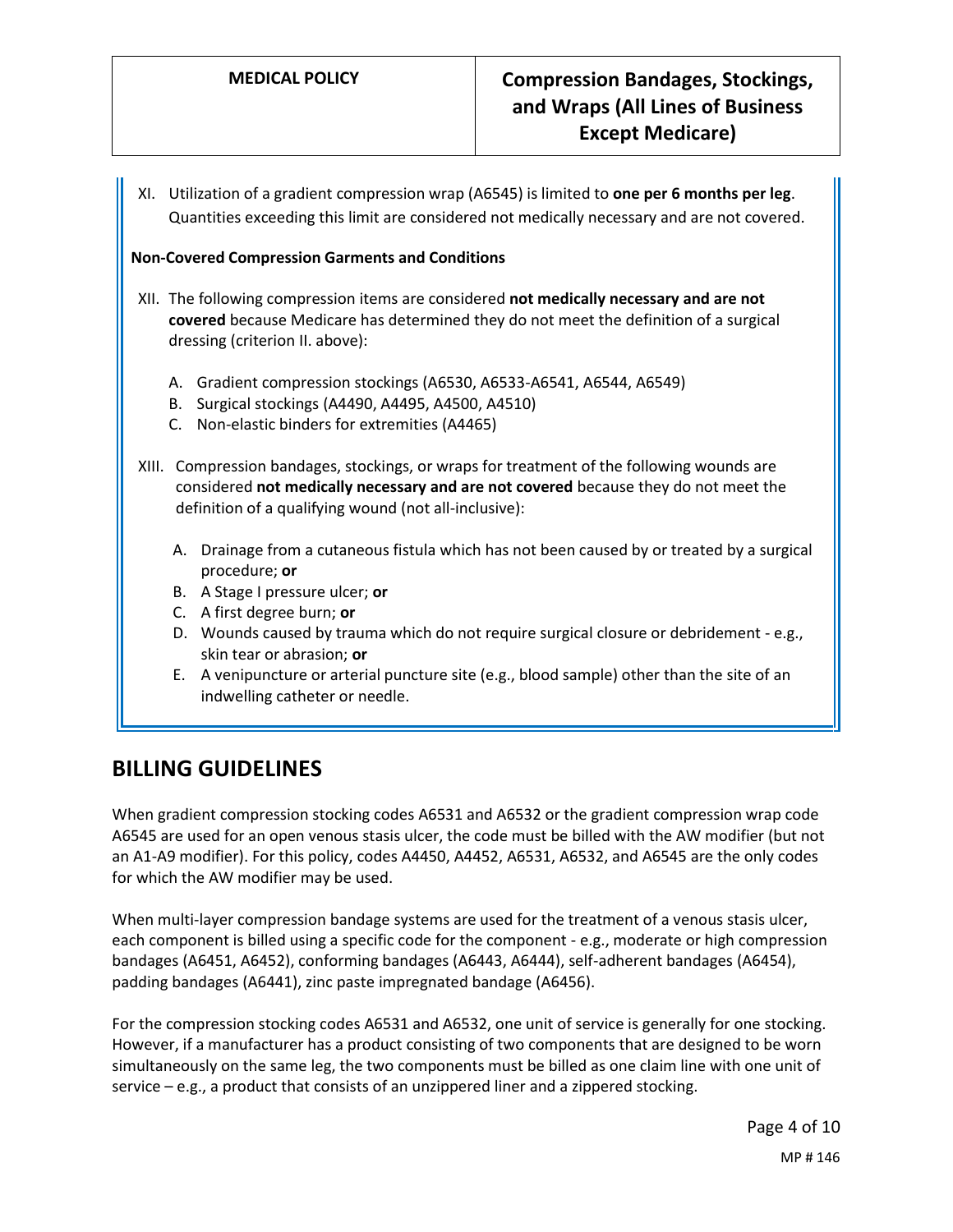The only products that may be billed with code A6545 (non-elastic compression wrap) are those which have received a written Coding Verification Review from the Pricing, Data Analysis, and Coding (PDAC) contractor and that are posted in the Product Classification List on the PDAC web site.

Modifiers A1 – A9 have been established to indicate that a particular item is being used as a primary or secondary dressing on a surgical or debrided wound and to indicate the number of wounds on which that dressing is being used. The modifier number must correspond to the number of wounds on which the dressing is being used, not the total number of wounds treated. For example, if the beneficiary has four (4) wounds but a particular dressing is only used on two (2) of them, the A2 modifier must be used with that HCPCS code. Modifiers A1-A9 are not used with codes A6531 and A6532.

If the dressing is not being used as a primary or secondary dressing on a surgical or debrided wound, do not use modifiers A1-A9. When dressings are provided in non-covered situations (e.g., use of gauze in the cleansing of a wound or intact skin), a GY modifier must be added to the code and a brief description of the reason for non-coverage included - e.g., "A6216GY - used for wound cleansing."

The RT and/or LT modifiers must be used with codes A6531, A6532, and A6545 for gradient compression stockings and wraps. When the same code for bilateral items (left and right) is billed on the same date of service, bill both items on the same claim line using RTLT modifiers and 2 units of service. Claims billed without modifiers RT and/or LT will be rejected as incorrect coding.

## **POLICY GUIDELINES**

### **Documentation Requirements**

For initial wound evaluations, the treating practitioner's medical record, nursing home, or home care nursing records must specify:

- The type of dressing (e.g., hydrocolloid wound cover, hydrogel wound filler, etc.), and
- The size of the dressing (if applicable), and
- The number/amount to be used at one time (if more than one), and
- The frequency of dressing change, and
- The expected duration of need.

A new order is needed if a new dressing is added or if the quantity of an existing dressing to be used is increased. A new order is required every 3 months for each dressing being used.

Information defining the number of surgical/debrided wounds being treated with a dressing, the reason for dressing use (e.g., surgical wound, debrided wound, etc.), and whether the dressing is being used as a primary or secondary dressing or for some non-covered use (e.g., wound cleansing) must be obtained from the treating practitioner, nursing home, or home care nursing records. The source of that information and date obtained must be documented in the supplier's records.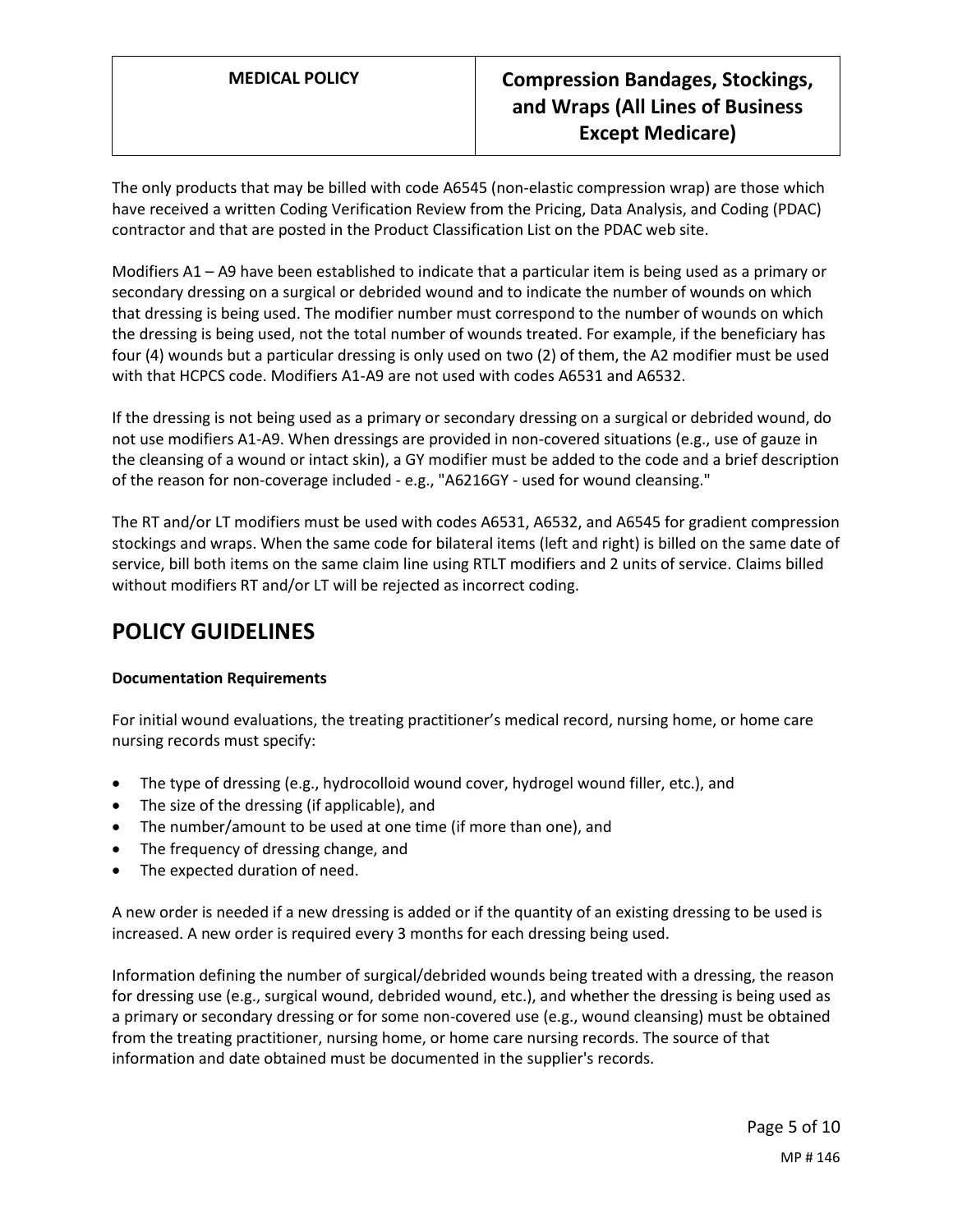Clinical information, which demonstrates that the reasonable and necessary requirements in the policy regarding the type and quantity of surgical dressings provided, must be present in the beneficiary's medical records. This information must be updated by the treating practitioner (or their designee) on a monthly basis. This evaluation of the beneficiary's wound(s) is required unless there is documentation in the medical record which justifies why an evaluation could not be done within this timeframe and what other monitoring methods were used to evaluate the beneficiary's need for ongoing use of dressings. Evaluation is expected on a weekly basis for beneficiaries in a nursing facility or for beneficiaries with heavily draining or infected wounds. The evaluation may be performed by a nurse, physician or other health care professional involved in the regular care of the beneficiary. This evaluation must include:

- The type of each wound (e.g., surgical wound, pressure ulcer, burn, etc.),
- Wound(s) location,
- Wound size (length x width) and depth,
- Amount of drainage, and
- Any other relevant wound status information.
- This information must be available upon request.

### **Pressure Ulcer Staging**

The staging of pressure ulcers used in this policy is as follows (National Pressure Ulcer Advisory Panel, 2016 Revision):

- Stage 1 Pressure Injury: Non-blanchable erythema of intact skin
	- $\circ$  Intact skin with a localized area of non-blanchable erythema, which may appear differently in darkly pigmented skin. Presence of blanchable erythema or changes in sensation, temperature, or firmness may precede visual changes. Color changes do not include purple or maroon discoloration; these may indicate deep tissue pressure injury.
- Stage 2 Pressure Injury: Partial-thickness skin loss with exposed dermis
	- $\circ$  Partial-thickness loss of skin with exposed dermis. The wound bed is viable, pink or red, moist, and may also present as an intact or ruptured serum-filled blister. Adipose (fat) is not visible and deeper tissues are not visible. Granulation tissue, slough and eschar are not present. These injuries commonly result from adverse microclimate and shear in the skin over the pelvis and shear in the heel. This stage should not be used to describe moisture associated skin damage (MASD) including incontinence associated dermatitis (IAD), intertriginous dermatitis (ITD), medical adhesive related skin injury (MARSI), or traumatic wounds (skin tears, burns, abrasions).
- Stage 3 Pressure Injury: Full-thickness skin loss
	- $\circ$  Full-thickness loss of skin, in which adipose (fat) is visible in the ulcer and granulation tissue and epibole (rolled wound edges) are often present. Slough and/or eschar may be visible. The depth of tissue damage varies by anatomical location; areas of significant adiposity can develop deep wounds. Undermining and tunneling may occur. Fascia, muscle, tendon, ligament, cartilage and/or bone are not exposed. If slough or eschar obscures the extent of tissue loss this is an Unstageable Pressure Injury.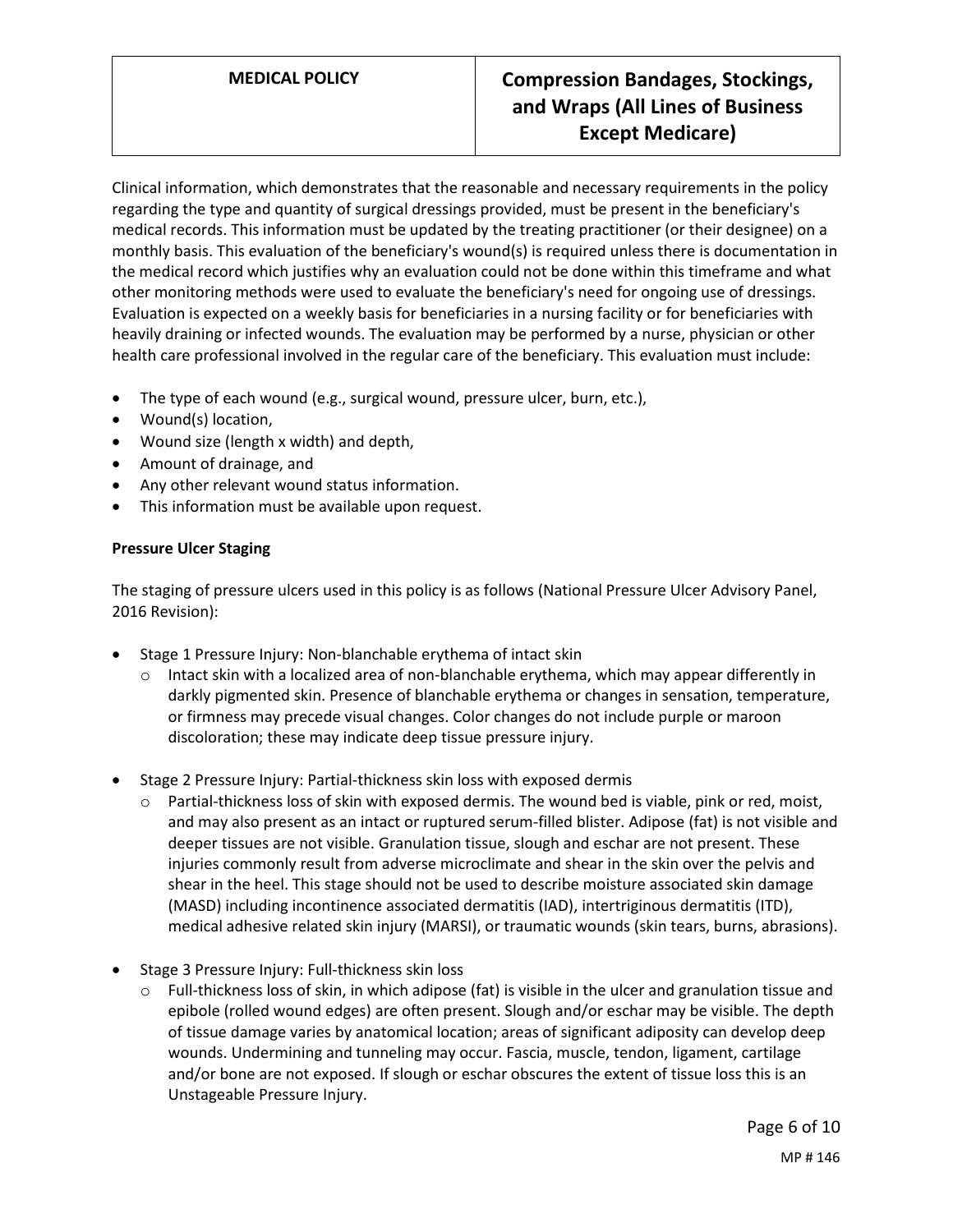- Stage 4 Pressure Injury: Full-thickness skin and tissue loss
	- o Full-thickness skin and tissue loss with exposed or directly palpable fascia, muscle, tendon, ligament, cartilage or bone in the ulcer. Slough and/or eschar may be visible. Epibole (rolled edges), undermining and/or tunneling often occur. Depth varies by anatomical location. If slough or eschar obscures the extent of tissue loss this is an Unstageable Pressure Injury.
- Unstageable Pressure Injury: Obscured full-thickness skin and tissue loss
	- $\circ$  Full-thickness skin and tissue loss in which the extent of tissue damage within the ulcer cannot be confirmed because it is obscured by slough or eschar. If slough or eschar is removed, a Stage 3 or Stage 4 pressure injury will be revealed. Stable eschar (i.e. dry, adherent, intact without erythema or fluctuance) on the heel or ischemic limb should not be softened or removed.
- Deep Tissue Pressure Injury: Persistent non-blanchable deep red, maroon or purple discoloration Intact or non-intact skin with localized area of persistent non-blanchable deep red, maroon, purple discoloration or epidermal separation revealing a dark wound bed or blood filled blister. Pain and temperature change often precede skin color changes. Discoloration may appear differently in darkly pigmented skin. This injury results from intense and/or prolonged pressure and shear forces at the bone-muscle interface. The wound may evolve rapidly to reveal the actual extent of tissue injury, or may resolve without tissue loss. If necrotic tissue, subcutaneous tissue, granulation tissue, fascia, muscle or other underlying structures are visible, this indicates a full thickness pressure injury (Unstageable, Stage 3 or Stage 4). Do not use DTPI to describe vascular, traumatic, neuropathic, or dermatologic conditions.

## **HCPCS CODES**

| <b>All Lines of Business Except Medicare</b> |                                                                                                                                                 |  |
|----------------------------------------------|-------------------------------------------------------------------------------------------------------------------------------------------------|--|
| No Prior Authorization Required              |                                                                                                                                                 |  |
| A6441                                        | Padding bandage, non-elastic, non-woven/non-knitted, width greater than or equal to<br>three inches and less than five inches, per yard         |  |
| A6442                                        | Conforming bandage, non-elastic, knitted/woven, non-sterile, width less than three<br>inches, per yard                                          |  |
| A6443                                        | Conforming bandage, non-elastic, knitted/woven, non-sterile, width greater than or<br>equal to three inches and less than five inches, per yard |  |
| A6444                                        | Conforming bandage, non-elastic, knitted/woven, non-sterile, width greater than or<br>equal to 5 inches, per yard                               |  |
| A6445                                        | Conforming bandage, non-elastic, knitted/woven, sterile, width less than three inches,<br>per yard                                              |  |
| A6446                                        | Conforming bandage, non-elastic, knitted/woven, sterile, width greater than or equal to<br>three inches and less than five inches, per yard     |  |
| A6447                                        | Conforming bandage, non-elastic, knitted/woven, sterile, width greater than or equal to<br>five inches, per yard                                |  |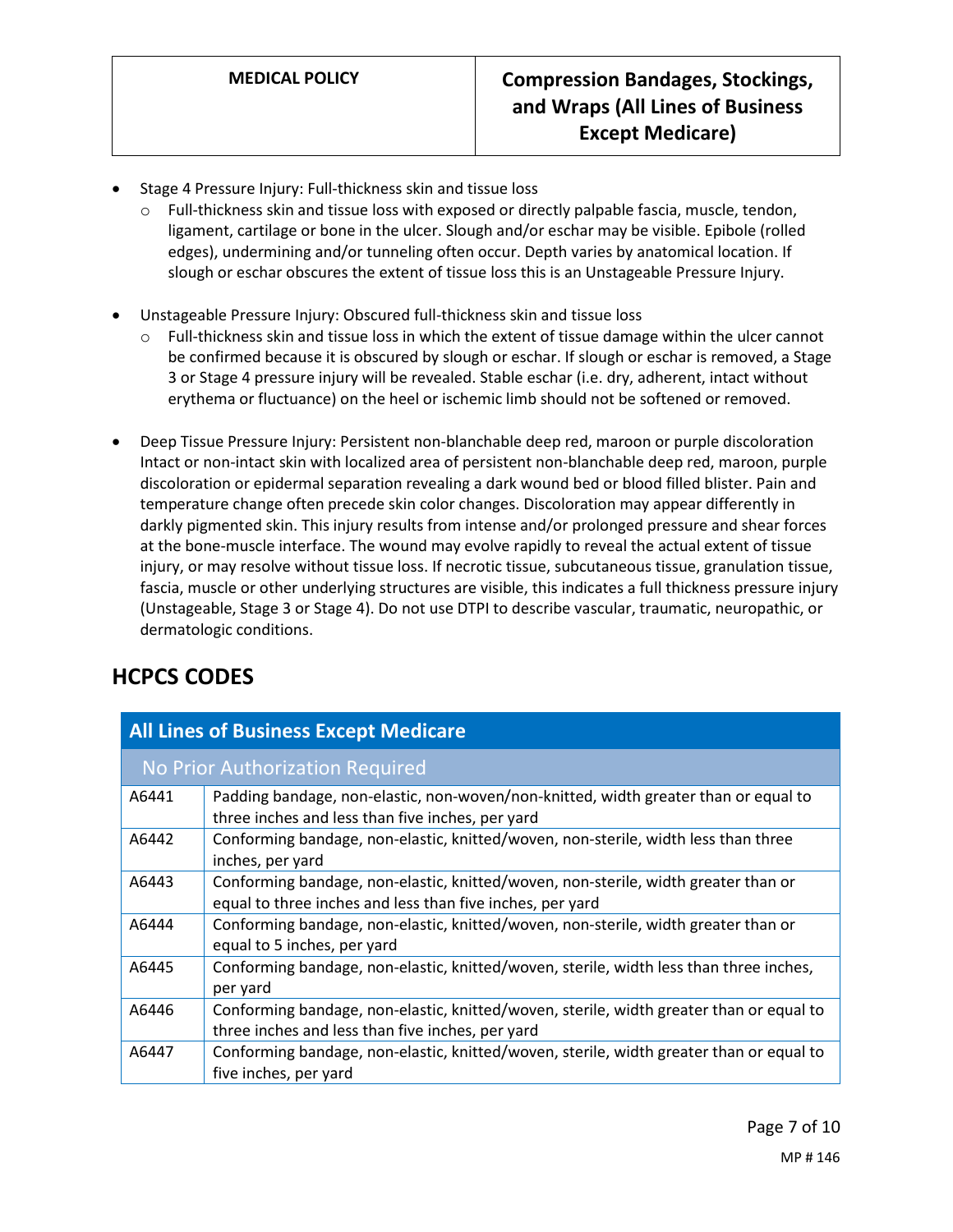| A6448                                                                                 | Light compression bandage, elastic, knitted/woven, width less than three inches, per<br>yard       |  |
|---------------------------------------------------------------------------------------|----------------------------------------------------------------------------------------------------|--|
| A6449                                                                                 | Light compression bandage, elastic, knitted/woven, width greater than or equal to three            |  |
|                                                                                       | inches and less than five inches, per yard                                                         |  |
| A6450                                                                                 | Light compression bandage, elastic, knitted/woven, width greater than or equal to five             |  |
|                                                                                       | inches, per yard                                                                                   |  |
| A6451                                                                                 | Moderate compression bandage, elastic, knitted/woven, load resistance of 1.25 to 1.34              |  |
|                                                                                       | foot pounds at 50% maximum stretch, width greater than or equal to three inches and                |  |
|                                                                                       | less than five inches, per yard                                                                    |  |
| A6452                                                                                 | High compression bandage, elastic, knitted/woven, load resistance greater than or equal            |  |
|                                                                                       | to 1.35 foot pounds at 50% maximum stretch, width greater than or equal to three                   |  |
|                                                                                       | inches and less than five inches, per yard                                                         |  |
| A6453                                                                                 | Self-adherent bandage, elastic, non-knitted/non-woven, width less than three inches,               |  |
|                                                                                       | per yard                                                                                           |  |
| A6454                                                                                 | Self-adherent bandage, elastic, non-knitted/non-woven, width greater than or equal to              |  |
|                                                                                       | three inches and less than five inches, per yard                                                   |  |
| A6455                                                                                 | Self-adherent bandage, elastic, non-knitted/non-woven, width greater than or equal to              |  |
|                                                                                       | five inches, per yard                                                                              |  |
| A6501                                                                                 | Compression burn garment, bodysuit (head to foot), custom fabricated                               |  |
| A6502                                                                                 | Compression burn garment, chin strap, custom fabricated                                            |  |
| A6503                                                                                 | Compression burn garment, facial hood, custom fabricated                                           |  |
| A6504                                                                                 | Compression burn garment, glove to wrist, custom fabricated                                        |  |
| A6505                                                                                 | Compression burn garment, glove to elbow, custom fabricated                                        |  |
| A6506                                                                                 | Compression burn garment, glove to axilla, custom fabricated                                       |  |
| A6507                                                                                 | Compression burn garment, foot to knee length, custom fabricated                                   |  |
| A6508                                                                                 | Compression burn garment, foot to thigh length, custom fabricated                                  |  |
| A6509                                                                                 | Compression burn garment, upper trunk to waist including arm openings (vest), custom<br>fabricated |  |
| A6510                                                                                 | Compression burn garment, trunk, including arms down to leg openings (leotard),                    |  |
|                                                                                       | custom fabricated                                                                                  |  |
| A6511                                                                                 | Compression burn garment, lower trunk including leg openings (panty), custom                       |  |
|                                                                                       | fabricated                                                                                         |  |
| A6512                                                                                 | Compression burn garment, not otherwise classified                                                 |  |
| A6513                                                                                 | Compression burn mask, face and/or neck, plastic or equal, custom fabricated                       |  |
| A6531                                                                                 | Gradient compression stocking, below knee, 30-40 mmhg, each                                        |  |
| A6532                                                                                 | Gradient compression stocking, below knee, 40-50 mmhg, each                                        |  |
| A6545                                                                                 | Gradient compression wrap, non-elastic, below knee, 30-50 mm hg, each                              |  |
| <b>Not Covered</b>                                                                    |                                                                                                    |  |
| Note: A4465 and A6549 are considered not covered unless billed with ICD-10 code I97.2 |                                                                                                    |  |
| A4465                                                                                 | Non-elastic binder for extremity                                                                   |  |
| A4490                                                                                 | Surgical stockings above knee length, each                                                         |  |
| A4495                                                                                 | Surgical stockings thigh length, each                                                              |  |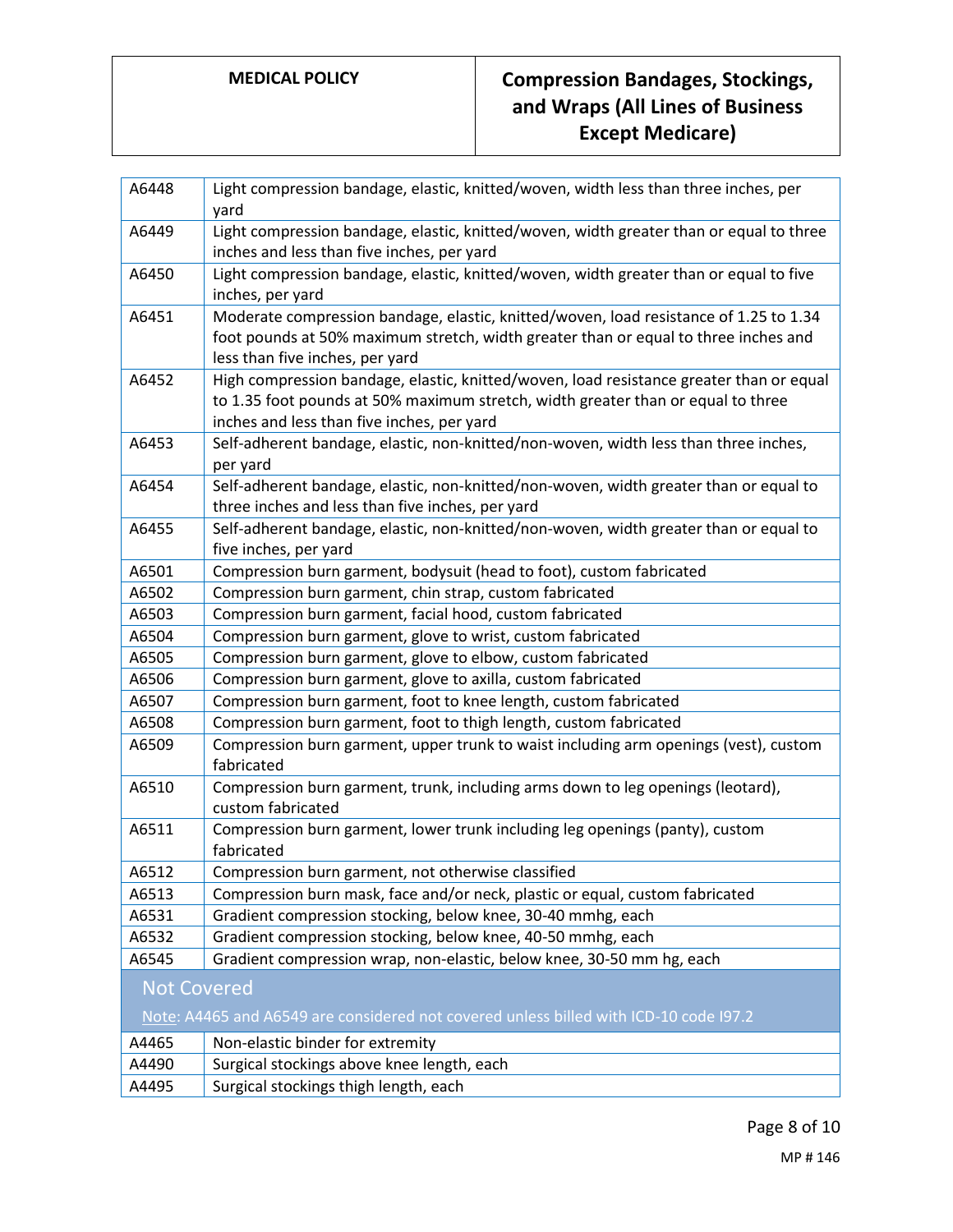| A4500 | Surgical stockings below knee length, each                              |
|-------|-------------------------------------------------------------------------|
| A4510 | Surgical stockings full length, each                                    |
| A6530 | Gradient compression stocking, below knee, 18-30 mmhg, each             |
| A6533 | Gradient compression stocking, thigh length, 18-30 mmhg, each           |
| A6534 | Gradient compression stocking, thigh length, 30-40 mmhg, each           |
| A6535 | Gradient compression stocking, thigh length, 40-50 mmhg, each           |
| A6536 | Gradient compression stocking, full length/chap style, 18-30 mmhg, each |
| A6537 | Gradient compression stocking, full length/chap style, 30-40 mmhg, each |
| A6538 | Gradient compression stocking, full length/chap style, 40-50 mmhg, each |
| A6539 | Gradient compression stocking, waist length, 18-30 mmhg, each           |
| A6540 | Gradient compression stocking, waist length, 30-40 mmhg, each           |
| A6541 | Gradient compression stocking, waist length, 40-50 mmhg, each           |
| A6544 | Gradient compression stocking, garter belt                              |
| A6549 | Gradient compression stocking/sleeve, not otherwise specified           |
|       |                                                                         |

## **INSTRUCTIONS FOR USE**

Company Medical Policies serve as guidance for the administration of plan benefits. Medical policies do not constitute medical advice nor a guarantee of coverage. Company Medical Policies are reviewed annually and are based upon published, peer-reviewed scientific evidence and evidence-based clinical practice guidelines that are available as of the last policy update. The Companies reserve the right to determine the application of Medical Policies and make revisions to Medical Policies at any time. Providers will be given at least 60-days notice of policy changes that are restrictive in nature.

The scope and availability of all plan benefits are determined in accordance with the applicable coverage agreement. Any conflict or variance between the terms of the coverage agreement and Company Medical Policy will be resolved in favor of the coverage agreement.

## **REGULATORY STATUS**

### Mental Health Parity Statement

Coverage decisions are made on the basis of individualized determinations of medical necessity and the experimental or investigational character of the treatment in the individual case. In cases where medical necessity is not established by policy for specific treatment modalities, evidence not previously considered regarding the efficacy of the modality that is presented shall be given consideration to determine if the policy represents current standards of care.

## **REFERENCES**

1. Centers for Medicare & Medicaid Services. Local Coverage Determination (LCD): Surgical Dressings (L33831). Revision Effective Date: For services performed on or after 05/01/2021.